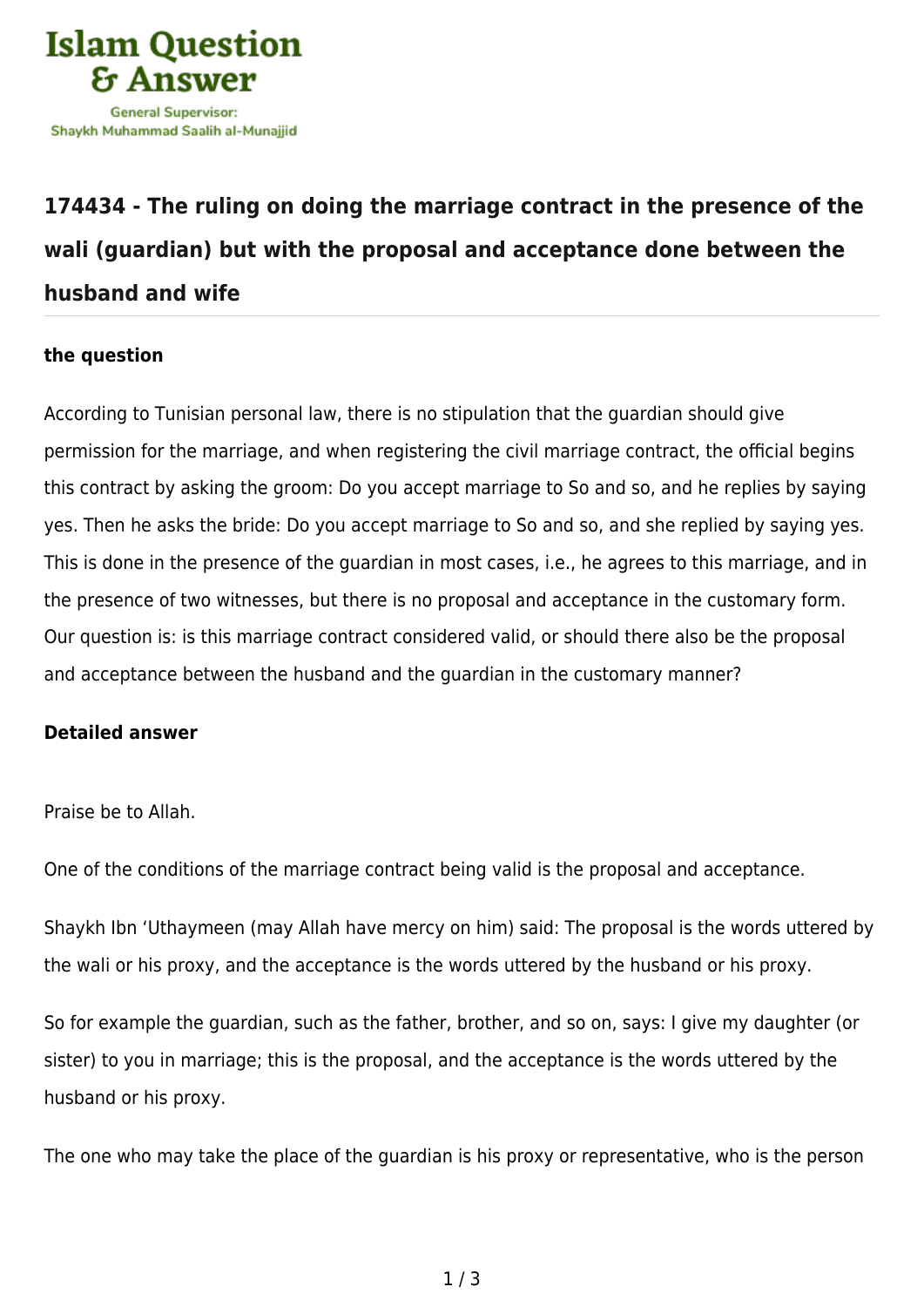

to whom he has given permission to act on his behalf whilst he is still alive [like power of attorney]. For example, he can say: I appoint you to act on my behalf in giving my daughter in marriage.

End quote from ash-Sharh al-Mumti', 12/37

If the proposal comes from the woman, the marriage contract is not valid, even if it is in the presence of her guardian and with his approval. This is the view of the majority of scholars (may Allah have mercy on them) and this is the view favoured by this website.

The Hanafis are of the view that it is valid for a woman to give herself in marriage. For more information, please see the answers to questions no. [7989,](https://islamqa.com/en/answers/7989) [97117,](https://islamqa.com/en/answers/97117) [126569](https://islamqa.com/ar/answers/)

But because this matter is the subject of a difference of scholarly opinion, and the people and courts of your country follow the Hanafi madhhab in this issue, then the marriage that was done in this manner is valid, and there is no requirement to repeat it, because the ruling of the authorities is to be followed and the issue is no longer to be regarded as controversial. al-Bahooti (may Allah have mercy on him) said: If a woman gives herself or someone else – such as her slave woman, daughter or sister and so on – in marriage, or the woman appointed someone other than her guardian to give her in marriage, even if that was with the permission of her guardian, the marriage is not valid because its conditions were not fulfilled.

But if a judge rules it to be valid, it is not to be annulled, or if the one who did the marriage contract was a judge who thought that it was valid, it is not to be annulled.

The same applies to all invalid marriages: if they are not regarded as invalid by the one who did them they are not to be annulled, because this is a matter that is subject to ijtihaad, therefore it is not to be annulled if it is deemed to be correct by the one who did it.

End quote from Kashf al-Qinnaa', 5/49